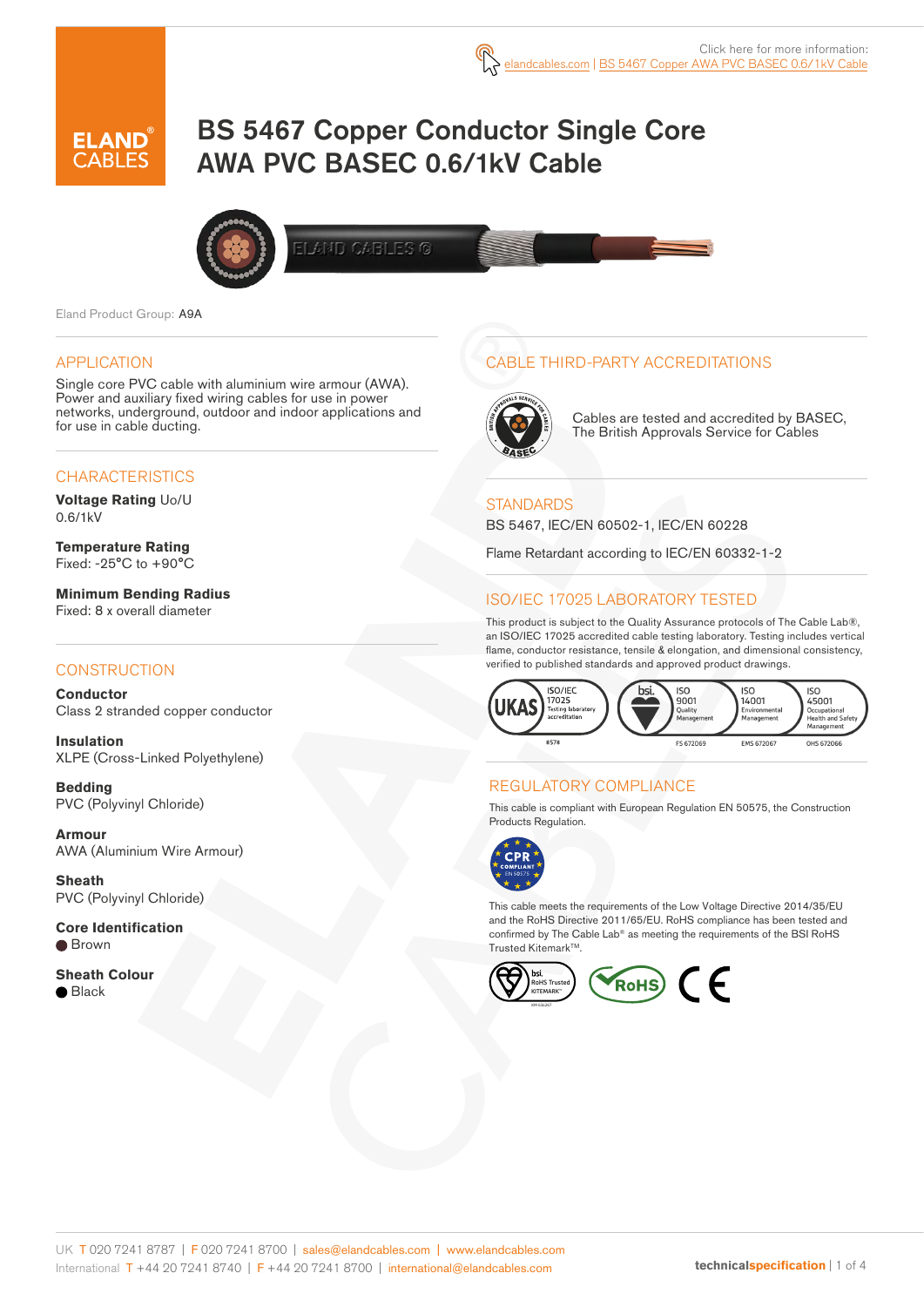# DIMENSIONS

| ELAND PART NO. | NO. OF<br>CORES | <b>NOMINAL CROSS</b><br><b>SECTIONAL AREA</b><br>mm <sup>2</sup> | <b>NOMINAL</b><br><b>THICKNESS</b><br>OF INSULATION | NOMINAL OVERALL DIAMETER<br>mm |         | <b>NOMINAL</b><br><b>WEIGHT</b><br>kg/km | BW / CW<br><b>GLAND</b> | WRAPAROUND<br><b>CLEATS</b> |
|----------------|-----------------|------------------------------------------------------------------|-----------------------------------------------------|--------------------------------|---------|------------------------------------------|-------------------------|-----------------------------|
|                |                 |                                                                  | mm                                                  | <b>Under Armour</b>            | Overall |                                          |                         |                             |
| A9AWA1050      | $\mathbf{1}$    | 50                                                               |                                                     | 12.7                           | 17.5    | 800                                      | 20                      | CC7                         |
| A9AWA1070      |                 | 70                                                               | 1.1                                                 | 14.7                           | 20.2    | 960                                      | 25                      | CC <sub>8</sub>             |
| A9AWA1095      | $\overline{1}$  | 95                                                               | 1.1                                                 | 16.6                           | 22.3    | 1240                                     | 25                      | CC <sub>9</sub>             |
| A9AWA1120      |                 | 120                                                              | 1.2                                                 | 18.5                           | 24.2    | 1510                                     | 25                      | CC <sub>10</sub>            |
| A9AWA1150      | $\mathbf{1}$    | 150                                                              | 1.4                                                 | 20.8                           | 27.4    | 1900                                     | 32                      | CC11                        |
| A9AWA1185      |                 | 185                                                              | 1.6                                                 | 23.2                           | 30      | 2320                                     | 32                      | CC <sub>12</sub>            |
| A9AWA1240      | $\overline{1}$  | 240                                                              | 1.7                                                 | 26                             | 32.8    | 2930                                     | 32                      | CC <sub>14</sub>            |
| A9AWA1300      | $\overline{1}$  | 300                                                              | 1.8                                                 | 28.6                           | 35.6    | 3580                                     | 40                      | CC <sub>16</sub>            |
| A9AWA1400      | $\mathbf{1}$    | 400                                                              | $\overline{2}$                                      | 32.4                           | 40.5    | 4600                                     | 40                      | CC <sub>16</sub>            |
| A9AWA1500      |                 | 500                                                              | 2.2                                                 | 36                             | 44.2    | 5770                                     | 50S                     | CC <sub>18</sub>            |
| A9AWA1630      | $\overline{1}$  | 630                                                              | 2.4                                                 | 40                             | 48.8    | 7250                                     | 50                      | CC20                        |
| A9AWA1800      | 1               | 800                                                              | 2.6                                                 | 45.6                           | 55.4    | 9381                                     | 63S                     |                             |
| A9AWA11000     |                 | 1000                                                             | 2.8                                                 | 50.6                           | 60.6    | 11540                                    | 63S                     |                             |

# **CONDUCTORS**

### Class 2 Stranded Conductors for Single Core and Multi-Core Cables

| NOMINAL CROSS<br><b>SECTIONAL AREA</b><br>mm <sup>2</sup> |    |              | MINIMUM NO. OF WIRES IN CONDUCTOR |                    | MAXIMUM RESISTANCE OF CONDUCTOR AT 20°C<br>ohms/km |                          |                           |  |  |  |
|-----------------------------------------------------------|----|--------------|-----------------------------------|--------------------|----------------------------------------------------|--------------------------|---------------------------|--|--|--|
|                                                           |    | Circular     |                                   | Circular Compacted |                                                    | Shaped                   | Annealed Copper Conductor |  |  |  |
|                                                           | Cu | $\mathsf{A}$ | Cu                                | AI                 | Cu                                                 | $\mathsf{A}$             | Plain Wires               |  |  |  |
| 50                                                        | 19 | 19           | 6                                 | 6                  | 6                                                  | 6                        | 0.387                     |  |  |  |
| 70                                                        | 19 | 19           | 12                                | 12                 | 12                                                 | 12                       | 0.268                     |  |  |  |
| 95                                                        | 19 | 19           | 15                                | 15                 | 15                                                 | 15                       | 0.193                     |  |  |  |
| 120                                                       | 37 | 37           | 18                                | 15                 | 18                                                 | 15                       | 0.153                     |  |  |  |
| 150                                                       | 37 | 37           | 18                                | 15                 | 18                                                 | 15                       | 0.124                     |  |  |  |
| 185                                                       | 37 | 37           | 30                                | 30                 | 30                                                 | 30                       | 0.0991                    |  |  |  |
| 240                                                       | 37 | 37           | 34                                | 30                 | 34                                                 | 30                       | 0.0754                    |  |  |  |
| 300                                                       | 61 | 61           | 34                                | 30                 | 34                                                 | 30                       | 0.0601                    |  |  |  |
| 400                                                       | 61 | 61           | 53                                | 53                 | 53                                                 | 53                       | 0.047                     |  |  |  |
| 630                                                       | 91 | 91           | 53                                | 53                 | 53                                                 | 53                       | 0.0283                    |  |  |  |
| 800                                                       | 91 | 91           | 53                                | 53                 | $\overline{\phantom{0}}$                           | $\overline{\phantom{a}}$ | 0.0221                    |  |  |  |
| 1000                                                      | 91 | 91           | 53                                | 53                 | $\overline{\phantom{a}}$                           |                          | 0.0176                    |  |  |  |

The above table is in accordance with EN 60228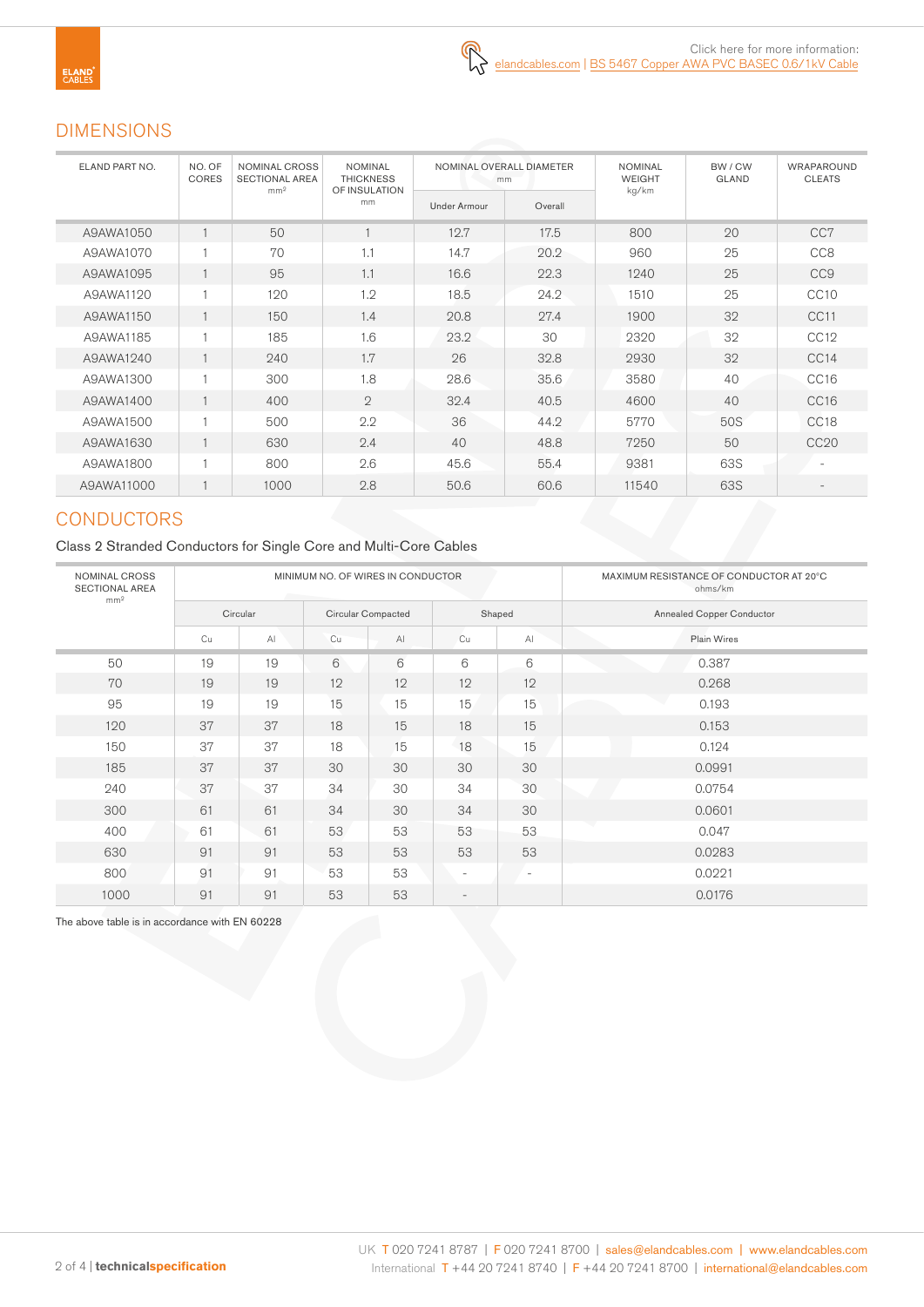

# ELECTRICAL CHARACTERISTICS XLPE/PVC/AWA/PVC

#### Current Carrying Capacity

| <b>NOMINAL CROSS</b><br><b>SECTIONAL AREA</b><br>mm <sup>2</sup> | REFERENCE METHOD C<br>(CLIPPED DIRECT)<br>Amps |                              | REFERENCE METHOD F<br>(IN FREE AIR OR ON A PERFORATED CABLE TRAY, HORIZONTAL OR VERTICAL)<br>Amps |                              |                                              |             |          |                             |          |                                 |          |  |  |  |
|------------------------------------------------------------------|------------------------------------------------|------------------------------|---------------------------------------------------------------------------------------------------|------------------------------|----------------------------------------------|-------------|----------|-----------------------------|----------|---------------------------------|----------|--|--|--|
|                                                                  | <b>TOUCHING</b>                                |                              |                                                                                                   | SPACED BY ONE CABLE DIAMETER |                                              |             |          |                             |          |                                 |          |  |  |  |
|                                                                  | 2 Cables Single-<br>Phase AC or                | 3 or 4 Cables<br>Three-Phase | 2 Cables<br>Single-Phase                                                                          | 3 Cables<br>Three-Phase      | 3 Cables<br>Three-Phase<br><b>AC Trefoil</b> | 2 Cables DC |          | 2 Cables<br>Single-Phase AC |          | 3 or 4 Cables<br>Three-Phase AC |          |  |  |  |
|                                                                  | DC Flat                                        | AC Flat                      | AC or DC Flat                                                                                     | AC Flat                      |                                              | Horizontal  | Vertical | Horizontal                  | Vertical | Horizontal                      | Vertical |  |  |  |
| 50                                                               | 237                                            | 220                          | 253                                                                                               | 232                          | 222                                          | 284         | 270      | 282                         | 266      | 288                             | 266      |  |  |  |
| 70                                                               | 303                                            | 277                          | 322                                                                                               | 293                          | 285                                          | 356         | 349      | 357                         | 337      | 358                             | 331      |  |  |  |
| 95                                                               | 367                                            | 333                          | 389                                                                                               | 352                          | 346                                          | 446         | 426      | 436                         | 412      | 425                             | 393      |  |  |  |
| 120                                                              | 425                                            | 383                          | 449                                                                                               | 405                          | 402                                          | 519         | 497      | 504                         | 477      | 485                             | 449      |  |  |  |
| 150                                                              | 488                                            | 437                          | 516                                                                                               | 462                          | 463                                          | 600         | 575      | 566                         | 539      | 549                             | 510      |  |  |  |
| 185                                                              | 557                                            | 496                          | 587                                                                                               | 524                          | 529                                          | 688         | 660      | 643                         | 614      | 618                             | 574      |  |  |  |
| 240                                                              | 656                                            | 579                          | 689                                                                                               | 612                          | 625                                          | 815         | 782      | 749                         | 714      | 715                             | 666      |  |  |  |
| 300                                                              | 755                                            | 662                          | 792                                                                                               | 700                          | 720                                          | 943         | 906      | 842                         | 805      | 810                             | 755      |  |  |  |
| 400                                                              | 853                                            | 717                          | 899                                                                                               | 767                          | 815                                          | 1137        | 1094     | 929                         | 889      | 848                             | 797      |  |  |  |
| 500                                                              | 962                                            | 791                          | 1016                                                                                              | 851                          | 918                                          | 1314        | 1266     | 1032                        | 989      | 923                             | 871      |  |  |  |
| 630                                                              | 1082                                           | 861                          | 1146                                                                                              | 935                          | 1027                                         | 1528        | 1474     | 1139                        | 1092     | 992                             | 940      |  |  |  |
| 800                                                              | 1170                                           | 904                          | 1246                                                                                              | 987                          | 1119                                         | 1809        | 1744     | 1204                        | 1155     | 1042                            | 978      |  |  |  |
| 1000                                                             | 1261                                           | 961                          | 1345                                                                                              | 1055                         | 1214                                         | 2100        | 2026     | 1289                        | 1238     | 1110                            | 1041     |  |  |  |

Ambient temperature: 30ºC

Conductor operating temperature: 90ºC

Notes

1. Where a conductor operates at a temperature exceeding 70ºC it must be ascertained that the equipment connected to the conductor is suitable for the conductor operating temperature (see Regulation 512.1.2 of the 18th Edition of IEE Wiring Regulations).

2. Where cables in this table are connected to equipment or accessories designed to operate at a temperature not exceeding 70ºC , the current ratings given in the equivalent table for 70ºC thermoplastic insulated cables (Table 4D3A) must be used (see Regulation 523.1 of the 18th Edition of IEE Wiring Regulations).

The above table is in accordance with Table 4E3A of the 18th Edition of IEE Wiring Regulations BS7671 and IEC 60364-5-52